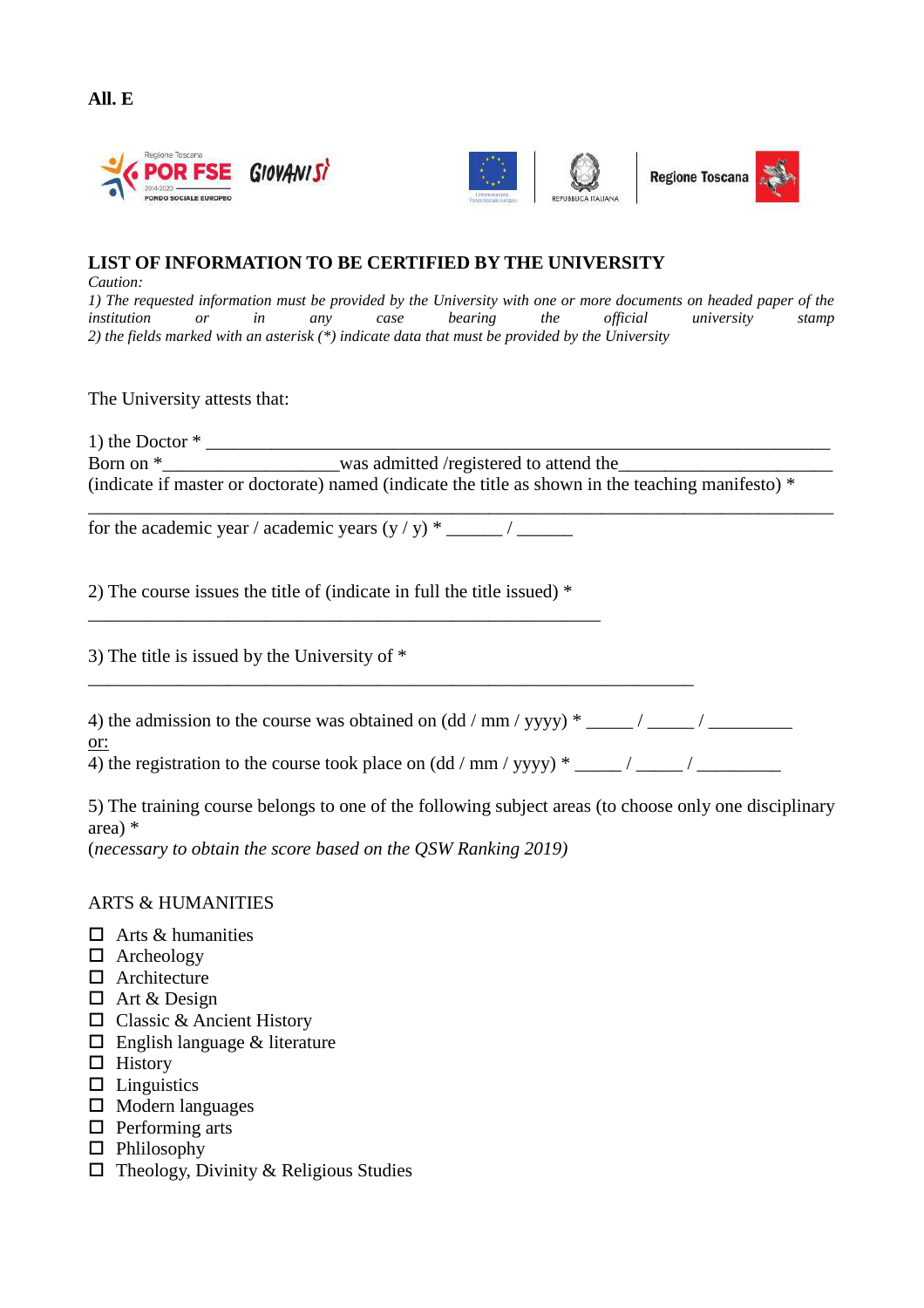ENGINEERING & TECNOLOGY

- □ Engineering & Technology
- □ Computer Science & Information Systems
- Engineering Chemical
- □ Engineering Civil & Structural
- $\Box$  Engineering Electrical & Electronic
- Engineering Mechanical, Aeronautical & Manufactoring
- □ Engineering Mineral & Mining

LIFE SCIENCES & MEDICINE

- □ Life Sciences & Medicine
- $\Box$  Agriculture & Forestry
- $\Box$  Anantomy & Phisiology
- □ Biological Sciences
- $\square$  Dentistry
- $\Box$  Medicine
- $\Box$  Nursing
- $\Box$  Pharmacy & Pharmacology
- □ Psycology
- $\Box$  Veterinary Science

## NATURAL SCIENCES

- □ Natural Sciences
- $\Box$  Chemistry
- □ Earth & Marine Sciences
- □ Environmental Sciences
- $\Box$  Geography
- $\Box$  Material Sciences
- $\square$  Mathematics
- □ Physics & Astronomy

SOCIAL SCIENCES & MANAGEMENT

- □ Social Sciences & Management
- □ Accounting & Finance
- Anthropology
- □ Business & Management Studies
- □ Communication & Media Studies
- D Dvelopment Studies
- □ Economics & Econometrics
- $\Box$  Education & Training
- $\Box$  Hospitality & Leisure Management
- $\square$  Law
- $\Box$  Library & Information Management
- □ Politics & International Studies
- $\square$  Social policy & Administration
- $\Box$  Sociology
- □ Sport-related Subjects
- □ Statistics & Operational Research